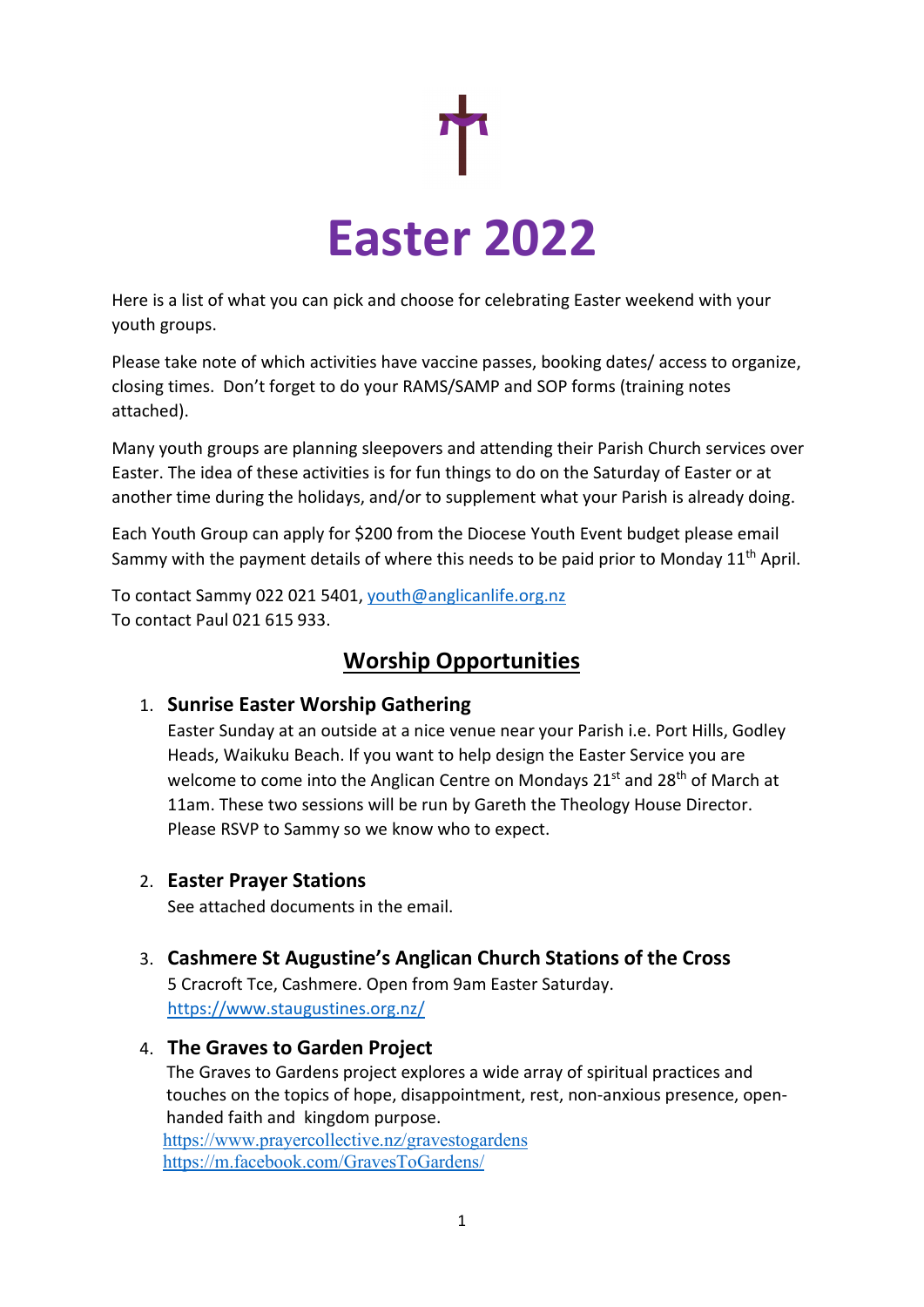# **Pilgrimage Type Activities**

### 1. **Kaiapoi Pa**

Preeces Road, Waikuku.

[https://www.google.com/maps/place/Kaiapoi+Pa/@-](https://www.google.com/maps/place/Kaiapoi+Pa/@-43.3038401,172.6866117,17z/data=!4m5!3m4!1s0x6d319738a97f7173:0xa4e8a805ce79a34f!8m2!3d-43.3051206!4d172.6896587?hl=en-GB)

[43.3038401,172.6866117,17z/data=!4m5!3m4!1s0x6d319738a97f7173:0xa4e8a805c](https://www.google.com/maps/place/Kaiapoi+Pa/@-43.3038401,172.6866117,17z/data=!4m5!3m4!1s0x6d319738a97f7173:0xa4e8a805ce79a34f!8m2!3d-43.3051206!4d172.6896587?hl=en-GB) [e79a34f!8m2!3d-43.3051206!4d172.6896587?hl=en-GB](https://www.google.com/maps/place/Kaiapoi+Pa/@-43.3038401,172.6866117,17z/data=!4m5!3m4!1s0x6d319738a97f7173:0xa4e8a805ce79a34f!8m2!3d-43.3051206!4d172.6896587?hl=en-GB)

Visit the site that is significant to the start of the Gospel story coming to Nga Tahu [https://libraries.waimakariri.govt.nz/heritage/local-history/places-of-the](https://libraries.waimakariri.govt.nz/heritage/local-history/places-of-the-waimakariri/kaiapoi/history-of-the-maori-pa)[waimakariri/kaiapoi/history-of-the-maori-pa](https://libraries.waimakariri.govt.nz/heritage/local-history/places-of-the-waimakariri/kaiapoi/history-of-the-maori-pa)

Talk to Paul if you are keen to do this and he will help you work out a plan.

### 2. **Hinewai Reserve**

Long Bay Road, Akaroa.

Hinewai is an ecological restoration project on Banks Peninsula, privately owned and managed by the Maurice White Native Forest Trust, but freely open the public on foot. <https://www.hinewai.org.nz/>

### 3. **Anglican Churches on Banks Peninsula**

Plan a hikoi to check out some of the beautiful and historical churches in our own backyard.

<https://anglicanlife.org.nz/churches/st-luke-akaroa-banks-peninsula/>

[https://anglicanlife.org.nz/churches/st-john-the-evangelist-akaroa-banks-peninsula-](https://anglicanlife.org.nz/churches/st-john-the-evangelist-akaroa-banks-peninsula-2/)[2/](https://anglicanlife.org.nz/churches/st-john-the-evangelist-akaroa-banks-peninsula-2/)

<https://anglicanlife.org.nz/churches/st-andrew/> <https://anglicanlife.org.nz/churches/st-peter/>

If you plan to check out any of these please talk to Sammy or Paul, about access, by Monday 11<sup>th</sup> April.

# **Out and about Activities**

#### 1. **Margaret Mahey Playground**

Corner of Manchester and Armagh Streets, Central City.

#### 2. **City Putt**

240 Armagh Street,ChCh 10am-5.30pm Vaccine Passes required. Can pre-book a group of ten or more – group pre-booked \$10 Adult, \$7 under 15 years.<http://www.cityputtandcruise.co.nz/>

3. **Horse Experience/ Riding** Rangiora.